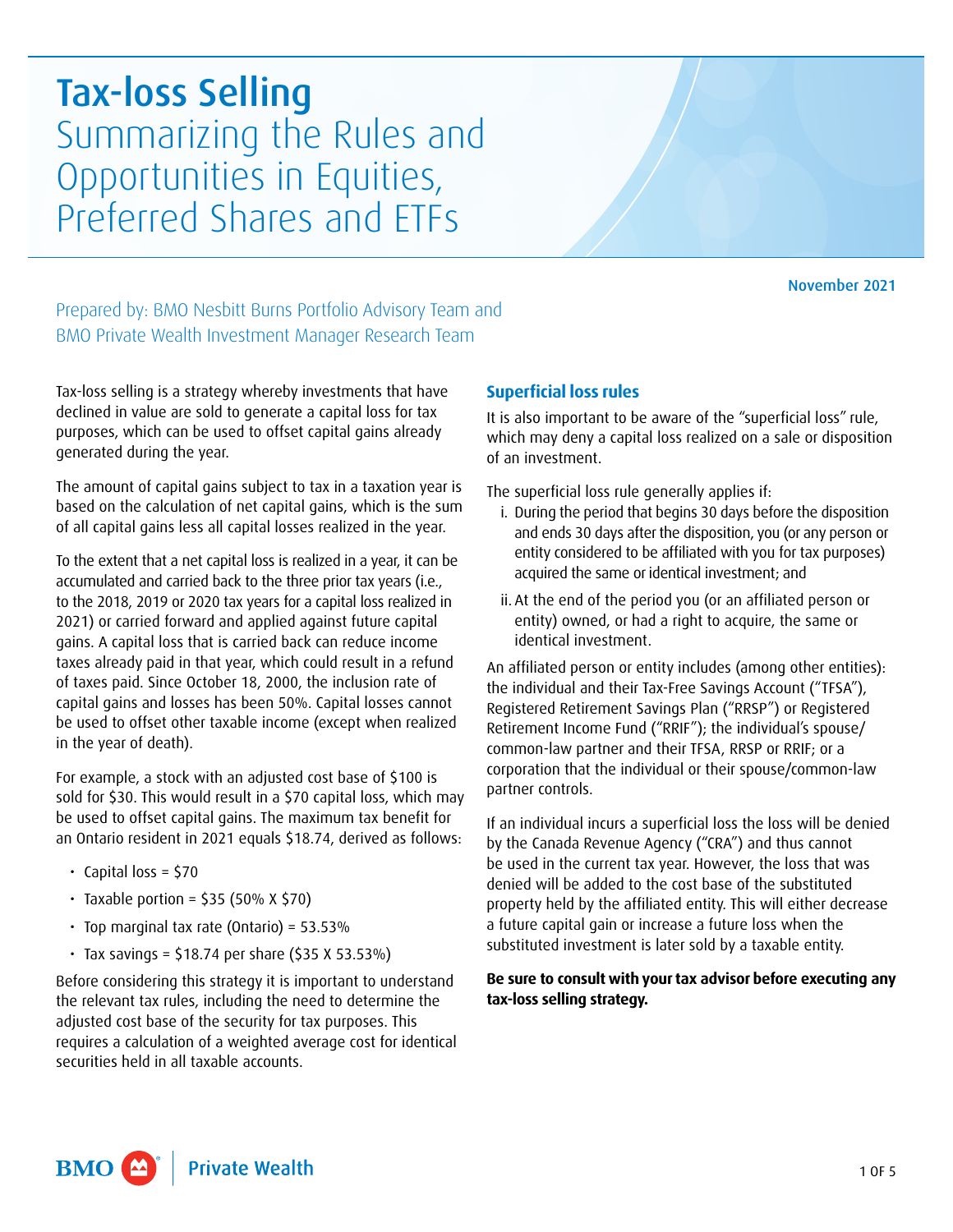# **Potential tax-loss selling opportunities for 2021**

 **Please be advised that this article is not making a statement regarding the future prospects of the issues and/orthe issuers, rather highlighting some of the weakest performing stocks and preferred shares in 2021.**

 Be sure to consult with your tax advisor prior to implementing a tax-loss selling strategy to ensure that it is appropriate for your situation and executed properly.

## **I. Canadian and U.S. equity considerations**

The following table lists Canadian and U.S. equities that have incurred losses in 2021 and may be candidates for tax-loss selling purposes. If you are considering the sale of one of these securities but would like to maintain market exposure to the sector and avoid the superficial loss rules, we have provided an applicable Exchange-traded Fund ("ETF") recommendation.<sup>1</sup>

| Potential Canadian Equity Tax-loss Candidates and BMO ETF Recommendations <sup>2</sup> |                                            |                                   |                                                                                                                           |                                         |  |  |  |  |
|----------------------------------------------------------------------------------------|--------------------------------------------|-----------------------------------|---------------------------------------------------------------------------------------------------------------------------|-----------------------------------------|--|--|--|--|
| <b>Ticker</b>                                                                          | Name                                       | Loss YTD (as of<br>Oct. 31, 2021) | <b>ETF Recommendation</b>                                                                                                 | <b>Ticker</b>                           |  |  |  |  |
| WEED                                                                                   | Canopy Growth Corp.                        | $-48.2%$                          | Horizons Marijuana Life Sciences ETF<br>S&P/TSX Capped Composite Index ETF<br>iShares Global Healthcare ETF CADH          | <b>HMMJ</b><br><b>ZCN</b><br>XHC        |  |  |  |  |
| <b>FVI</b>                                                                             | Fortuna Silver Mines Inc.                  | $-42.0%$                          | NinePoint Silver Equities Class<br>S&P/TSX Capped Composite Index ETF<br>iShares Silver Silver Bullion ETF (CAD Hedged)   |                                         |  |  |  |  |
| <b>YRI</b>                                                                             | Yamana Gold Inc.                           | $-31.2%$                          | BMO Equal Weight Global Gold ETF<br>S&P/TSX Capped Composite Index ETF<br>iShares S&P/TSX Global Gold ETF                 | ZGD<br>ZCN<br>XGD                       |  |  |  |  |
| PAAS                                                                                   | Pan American Silver Corp.                  | $-27.2%$                          | NinePoint Silver Equities Class<br>S&P/TSX Capped Composite Index ETF<br>iShares Silver Silver Bullion ETF (CAD Hedged)   | <b>SLVE</b><br><b>ZCN</b><br><b>SVR</b> |  |  |  |  |
| BTO                                                                                    | B2Gold Corp.                               | $-25.7%$                          | BMO Equal Weight Global Gold ETF<br>S&P/TSX Capped Composite Index ETF<br>iShares S&P/TSX Global Gold ETF                 | ZGD<br>ZCN<br>XGD                       |  |  |  |  |
| <b>BLDP</b>                                                                            | Ballard Power Systems Inc.                 | $-23.6%$                          | BMO Equal Weight Industrials ETF<br>S&P/TSX Capped Composite Index ETF<br>iShares S&P Global Industrials ETF CADH         | ZIN<br>ZCN<br>XGI                       |  |  |  |  |
| ABX                                                                                    | Barrick Gold Corp.                         | $-18.9%$                          | BMO Equal Weight Global Gold ETF<br>S&P/TSX Capped Composite Index ETF<br>iShares S&P/TSX Global Gold ETF                 | ZGD<br>ZCN<br>XGD                       |  |  |  |  |
| SAP                                                                                    | Saputo Inc.                                | $-14.6%$                          | iShares S&P/TSX Caped Consumer Staples ETF<br>S&P/TSX Capped Composite Index ETF<br>BMO Global Consumer Staples H CAD ETF | <b>XST</b><br><b>ZCN</b><br><b>STPL</b> |  |  |  |  |
| BEP-U                                                                                  | <b>Brookfield Renewable</b><br>Partners LP | $-7.6%$                           | BMO Equal Weight Utilities ETF<br>S&P/TSX Capped Composite Index ETF<br>iShares S&P/TSX Capped Utilities                  | ZUT<br><b>ZCN</b><br>XUT                |  |  |  |  |
| QSR                                                                                    | Restaurant Brands<br>International Inc.    | $-6.4%$                           | iShares S&P Global Consumer Discretionary ETF CADH<br>S&P/TSX Capped Composite Index ETF<br>iShares Canadian Growth ETF   | XCD<br>ZCN<br>XCG                       |  |  |  |  |

Source: Bloomberg as of October 31, 2021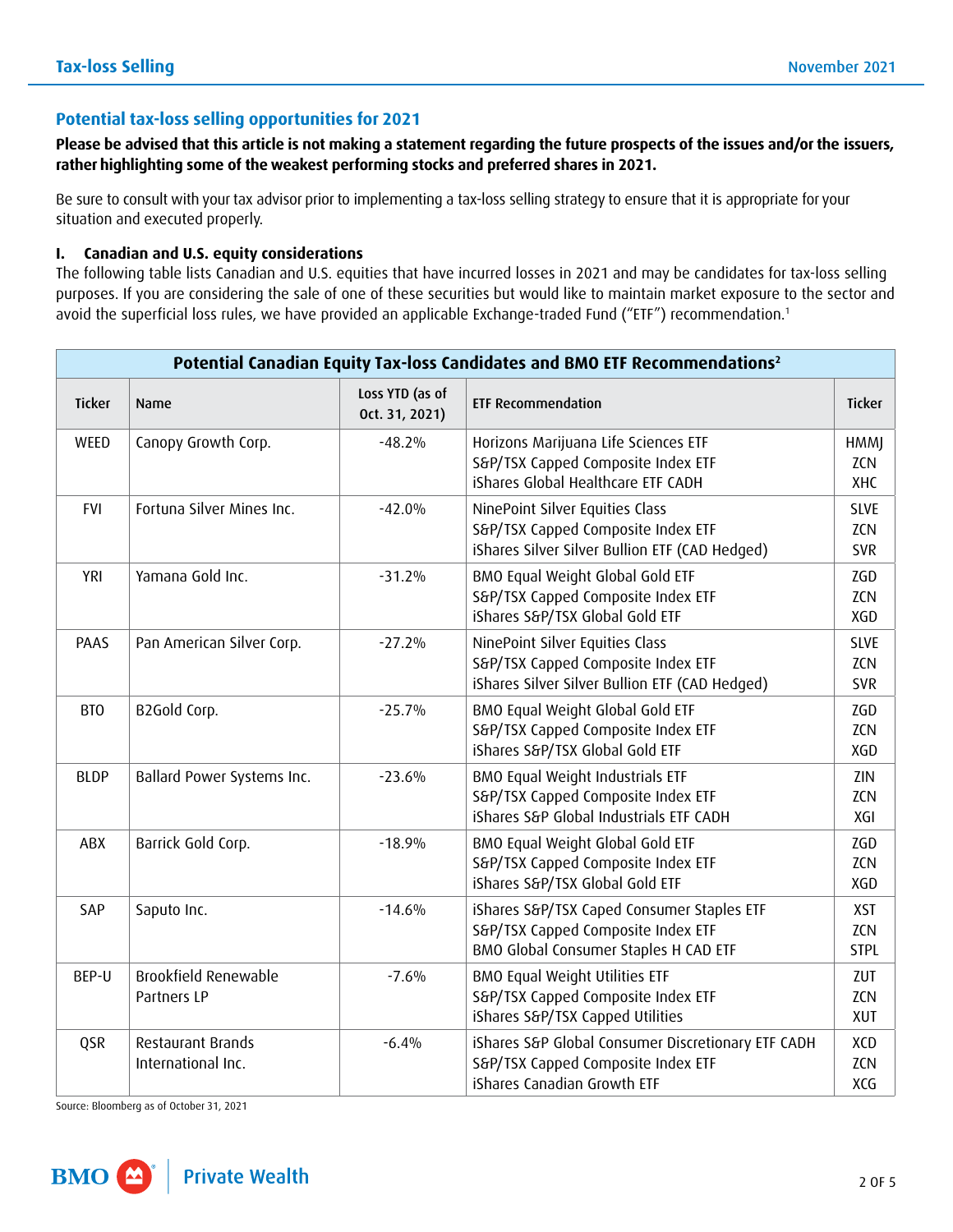| Potential U.S. Equity Tax-loss Candidates and BMO ETF Recommendations <sup>2</sup> |                                                         |                                    |                                                                                                                           |                                     |  |  |  |  |
|------------------------------------------------------------------------------------|---------------------------------------------------------|------------------------------------|---------------------------------------------------------------------------------------------------------------------------|-------------------------------------|--|--|--|--|
| <b>Ticker</b>                                                                      | Name                                                    | Loss YTD (as of<br>Oct. 31, 2021)* | <b>ETF Recommendation</b>                                                                                                 | <b>Ticker</b>                       |  |  |  |  |
| GPN                                                                                | Global Payments Inc.                                    | $-38.4%$                           | iShares Expanded Tech Sector ETF<br>BMO S&P 500 ETF (USD)<br>iShares Global Tech ETF                                      | <b>IGM</b><br>ZSP.U<br><b>IXN</b>   |  |  |  |  |
| LVS                                                                                | Las Vegas Sands Corp.                                   | $-31.7%$                           | Invesco S&P 500 Equal Weight Consumer Discretionary ETF<br>BMO S&P 500 ETF (USD)<br>iShares US Consumer Discretionary ETF |                                     |  |  |  |  |
| <b>CTXS</b>                                                                        | Citrix Systems Inc.                                     | $-25.8%$                           | iShares Cybersecurity and Tech ETF<br>BMO S&P 500 ETF (USD)<br>First Trust Cloud Computing ETF                            | <b>IHAK</b><br>ZSP.U<br><b>SKYY</b> |  |  |  |  |
| <b>VRTX</b>                                                                        | Vertex Pharmaceuticals Inc.                             | $-23.2%$                           | iShares Biotechnology ETF<br>BMO S&P 500 ETF (USD)<br>First Trust Nasdaq Pharmaceuticals ETF                              | <b>IBB</b><br>ZSP.U<br><b>FTXH</b>  |  |  |  |  |
| <b>FIS</b>                                                                         | <b>Fidelity National</b><br><b>Information Services</b> | $-22.2%$                           | Global X Fintech ETF<br>BMO S&P 500 ETF (USD)<br>iShares US Industrials ETF                                               | <b>FINX</b><br>ZSP.U<br>IYJ         |  |  |  |  |
| <b>WYNN</b>                                                                        | Wynn Resorts Ltd.                                       | $-18.9%$                           | Invesco S&P 500 Equal Weight Consumer Discretionary ETF<br>BMO S&P 500 ETF (USD)<br>iShares US Consumer Discretionary ETF | RCD<br>ZSP.U<br><b>IYC</b>          |  |  |  |  |
| <b>DISCA</b>                                                                       | Discovery Inc.                                          | $-18.4%$                           | Invesco Dynamic Leisure & Entertainment ETF<br>BMO S&P 500 ETF (USD)<br>iShares Evolved U.S. Media and Entertainment ETF  | PEJ<br>ZSP.U<br><b>IEME</b>         |  |  |  |  |
| <b>CLX</b>                                                                         | The Clorox Company                                      | $-16.1%$                           | Invesco S&P 500 Equal Weight Consumer Staples ETF<br>BMO S&P 500 ETF (USD)<br>iShares U.S. Consumer Staples ETF           | <b>RHS</b><br>ZSP.U<br><b>IYK</b>   |  |  |  |  |
| <b>ATVI</b>                                                                        | Activision Blizzard Inc.                                | $-15.9%$                           | Global X Video Games & Esports ETF<br>BMO S&P 500 ETF (USD)<br>iShares Evolved U.S. Media and Entertainment ETF           | <b>HERO</b><br>ZSP.U<br><b>IEME</b> |  |  |  |  |
| CPB                                                                                | Campbell Soup Company                                   | $-13.8%$                           | Invesco S&P 500 Equal Weight Consumer Staples ETF<br>BMO S&P 500 ETF (USD)<br>iShares Evolved U.S. Consumer Staples ETF   | <b>RHS</b><br>ZSP.U<br><b>IECS</b>  |  |  |  |  |

Source: Bloomberg as of October 31, 2021 \*All losses of stocks quoted in U.S. dollar terms.

# **II. Preferred Share considerations**

As 2021 comes to a close, it is time to consider tax-loss selling strategies to offset some of the gains investors made during the year. The following summarizes a few of the catalysts that pushed preferred prices higher and highlights a short list of preferred shares that either lagged or continue to trade at a significant discount to their issue price. Issues that continue to trade at a discount to their issue price can be considered tax-loss selling candidates.

2021 proved to be a banner year for both equity and preferred share investors. Preferred shares have enjoyed a year-to-date return of approximately 14% at the time of this publication. These gains can be attributed to a few different events, including the introduction of a new security issued by Canadian companies – hybrids for non-financial institutions and Limited Recourse Capital Notes ("LRCN's") for financials. These new securities allow corporations to issue a more tax efficient and cheaper form of capital while also retiring more expensive preferred shares with high coupons that were paid in after tax dollars. Moreover, 2021 saw central banks like the Bank of Canada and the U.S. Federal Reserve pivot on their policy stance from lower rates for longer to higher rates sooner than expected. This shift in the narrative helped push variable rate preferred shares like rate reset shares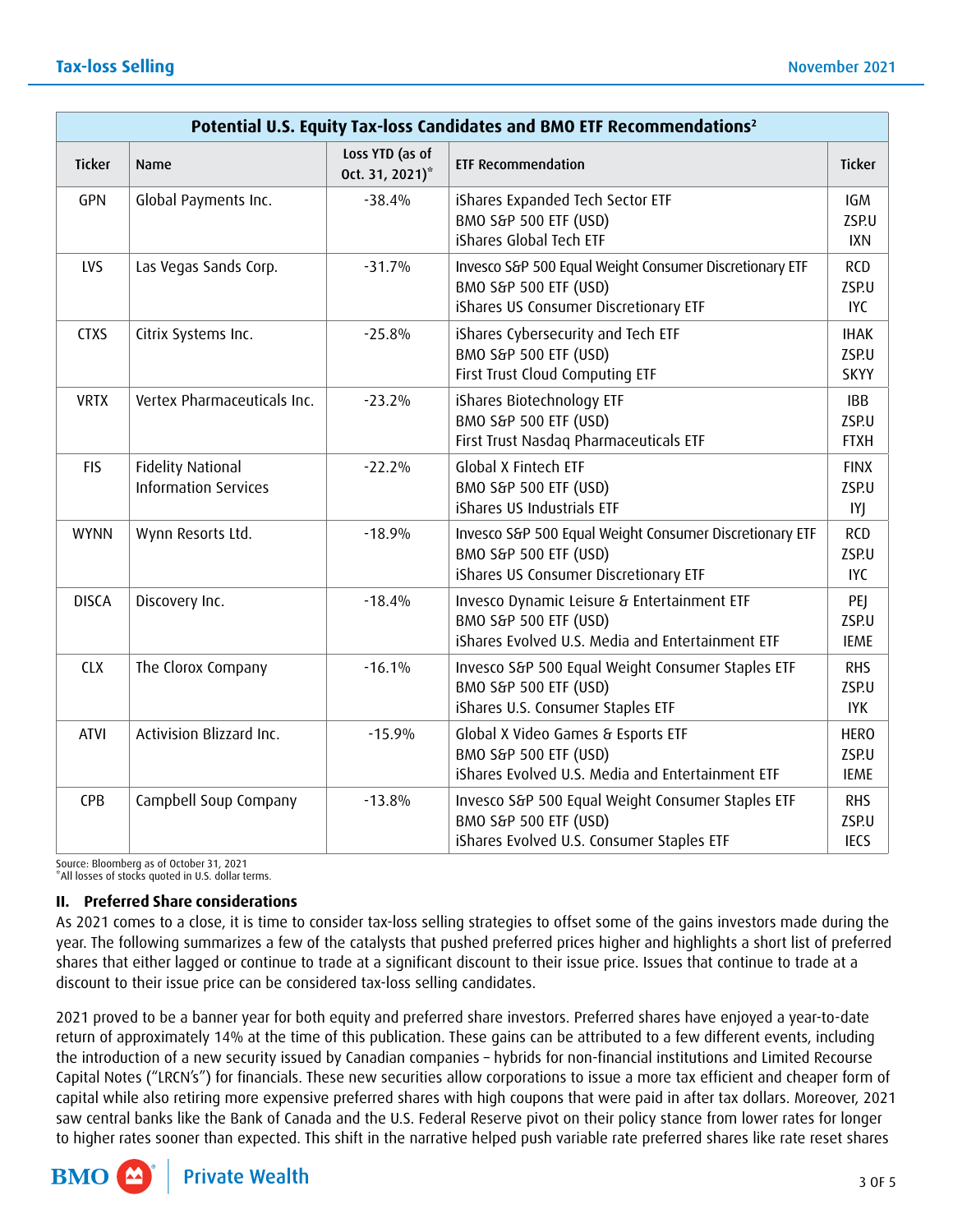and floating rate shares higher. In addition, investors looking for yield turned to Canadian preferred shares in 2021 pushing prices higher. In short, the shrinking supply of preferred shares, a proposed change regarding interest rate policy and an increase in demand for alternative and higher-yielding fixed income securities all helped push preferred prices higher in 2021. While a number of preferred shares enjoyed a rally in share prices, some preferred shares lagged the boarder preferred market.

Preferred shares that failed to retrace their price levels back to the issue price of \$25 included issues with lower coupons, lower reset spreads, and issues of lower credit quality. These securities may continue to lag if rates remain range bound; variable rate securities tend to underperform in a low interest rate environment. As well, if credit spreads widen this may also put additional pressure on preferred prices. Below is a short list of preferred shares that may have unrealized losses for some investors and are therefore issues that can be considered for tax-loss selling purposes. Securities trading at a discount to their issue price may trade higher or lower on changing fundamentals, and on changes in the supply and demand for preferred issues. As such, it's important to take a total portfolio view when selecting tax-loss selling securities and when rebalancing your portfolio. Please note that coupons are subject to change on fixed rate reset and floating rate preferred shares.

As we approach tax-loss selling season, it may be a good time to contact your BMO financial professional to review your portfolio. Most of these securities are particularly sensitive to changes in yields on the 5-Year Government of Canada Bond, 90-day Treasury Bill and the Canadian Prime Rate. If rates remain lower for longer, or are at risk of moving lower, these securities are excellent candidates for tax-loss selling.

| <b>Potential Preferred Share Tax-loss Candidates for 2021</b> |          |                |        |                     |         |                    |                       |                  |  |  |
|---------------------------------------------------------------|----------|----------------|--------|---------------------|---------|--------------------|-----------------------|------------------|--|--|
| Name                                                          | Symbol   | <b>Series</b>  | Coupon | <b>Reset Spread</b> | Price   | <b>DBRS Rating</b> | <b>S&amp;P Rating</b> | Coupon Type      |  |  |
| Brookfield Office Prop.                                       | BPO.PR.W | W              | 1.72   | 70% Cdn Prime       | \$12.00 | Pfd-3L             | $P-3M$                | floating         |  |  |
| Brookfield Office Prop.                                       | BPO.PR.Y | Y              | 1.72   | 70% Cdn Prime       | \$12.40 | Pfd-3L             | N/A                   | floating         |  |  |
| Brookfield Office Prop.                                       | BPO.PR.X | $\mathsf{V}$   | 1.72   | 70% Cdn Prime       | \$12.45 | Pfd-3L             | $P-3M$                | floating         |  |  |
| Bombardier Inc.                                               | BBD.PR.B | B              | 2.45   | 100% Cdn Prime      | \$13.65 | <b>NR</b>          | $\overline{c}$        | fixed rate reset |  |  |
| Brookfield Asset Man Inc.                                     | BAM.PR.C | 4              | 1.72   | 70% Cdn Prime       | \$14.49 | Pfd-2L             | $P-2M$                | floating         |  |  |
| Brookfield Asset Man Inc.                                     | BAM.PR.B | 2              | 1.72   | 70% Cdn Prime       | \$14.65 | Pfd-2L             | $P-2M$                | floating         |  |  |
| TC Energy Corp.                                               | TRP.PR.H | $\overline{4}$ | 1.41   | 128                 | \$14.80 | Pfd-2L             | N/A                   | floating         |  |  |
| <b>First National Financial</b>                               | FN.PR.A  | $\mathbf{1}$   | 2.90   | 207                 | \$14.93 | $Pfd-3$            | N/A                   | fixed rate reset |  |  |
| <b>First National Financial</b>                               | FN.PR.B  | 2              | 2.21   | 207                 | \$15.00 | $Pfd-3$            | N/A                   | floating         |  |  |
| Brookfield Asset Mgmt.                                        | BAM.PR.K | 13             | 1.72   | 70% Cdn Prime       | \$15.00 | Pfd-2L             | $P-2M$                | floating         |  |  |
| TC Energy Corp.                                               | TRP.PR.B | 3              | 1.69   | 128                 | \$15.00 | Pfd-2L             | $P-2L$                | fixed rate reset |  |  |
| Thomson Reuters Corp.                                         | TRI.PR.B | B              | 1.72   | 70% Cdn Prime       | \$15.98 | Pfd-3H             | $P-3H$                | floating         |  |  |
| Bombardier Inc.                                               | BBD.PR.D | 3              | 3.98   | N/A                 | \$16.15 | <b>NR</b>          | N/A                   | fixed rate reset |  |  |
| Capstone Infrastructure                                       | CSE.PR.A | A              | 3.70   | 271                 | \$16.24 | N/A                | <b>NR</b>             | fixed rate reset |  |  |
| RF Capital Group Inc.                                         | RCG.PR.B | B              | 3.73   | 289                 | \$16.34 | Pfd-4H             | N/A                   | fixed rate reset |  |  |
| Transalta Corp.                                               | TA.PR.D  | A              | 2.88   | 203                 | \$16.45 | Pfd-3L             | $P-4H$                | fixed rate reset |  |  |
| TC Energy Corp.                                               | TRP.PR.I | 6              | 1.67   | 154                 | \$16.50 | Pfd-2L             | N/A                   | floating         |  |  |
| Cenovus Energy Inc.                                           | CVE.PR.B | 2              | 1.87   | 173                 | \$16.60 | N/A                | N/A                   | floating         |  |  |
| Transalta Corp.                                               | TA.PR.E  | B              | 2.17   | 203                 | \$16.60 | Pfd-3L             | N/A                   | floating         |  |  |
| TC Energy Corp.                                               | TRP.PR.C | 5              | 1.95   | 154                 | \$17.00 | Pfd-2L             | $P-2L$                | fixed rate reset |  |  |
| Capital Power Corp.                                           | CPX.PR.A | $\mathbf{1}$   | 2.62   | 217                 | \$17.00 | Pfd-3L             | $P-3M$                | fixed rate reset |  |  |
| Cenovus Energy Inc.                                           | CVE.PR.A | 1              | 2.58   | 173                 | \$17.40 | $Pfd-3$            | N/A                   | fixed rate reset |  |  |
| Power Financial Corp.                                         | PWF.PR.Q | Q              | 1.74   | 160                 | \$17.50 | Pfd-2H             | N/A                   | floating         |  |  |
| Great-West Lifeco Inc.                                        | GWO.PR.N | $\mathsf{N}$   | 1.75   | 130                 | \$17.75 | Pfd-2H             | $P-1L$                | fixed rate reset |  |  |
| Power Financial                                               | PWF.PR.A | Α              | 1.72   | 70% Cdn Prime       | \$17.83 | Pfd-2H             | $P-1L$                | floating         |  |  |

Source: Bloomberg, as of October 31, 2021. Note: Coupons on floating rate issues are subject to change at specified intervals; rate reset issues are subject to change every 5 (five) years.